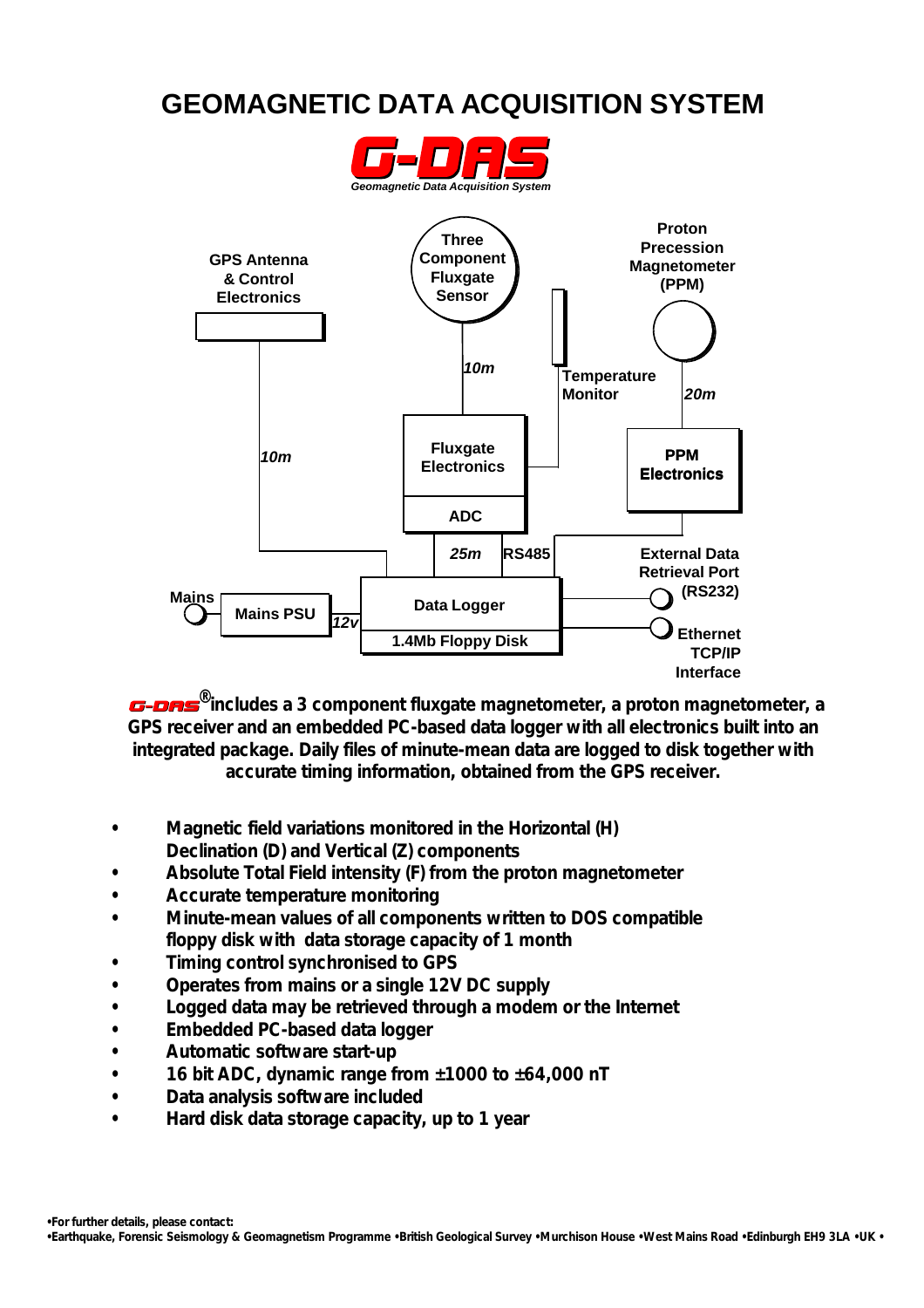#### **The** *G-DAS* **Magnetic Observatory Systems**

#### **1. System Overview**

*G-DAS* (Geomagnetic Data Acquisition System) has been developed by the British Geological Survey (BGS) for use in magnetic observatories. It is an automatic system which runs with a minimum of operator intervention.

*G-DAS* is designed to continuously monitor and record variations in magnetic declination (D), horizontal intensity (H), vertical intensity (Z). The system is equipped with a fluxgate magnetometer with a suspended sensor. Absolute total field (F) is measured using an Overhauser effect proton precession magnetometer. All timing is derived from a GPS synchronised clock.

*G-DAS* provides the same functionality as FLARE *Plus* and now includes software allowing it to be interfaced directly through a suitable IP port to the INTERNET.

#### *Features of G-DAS*

- Remote unattended operation
- One-second samples of H, D, Z and temperature from the fluxgate magnetometer
- One-minute values of H, D, Z and temperature calculated from the fluxgate magnetometer data logged to DOS-compatible disk
- Ten-second samples of total field (F) from Overhauser proton magnetometer.
- One-minute values of proton magnetometer data logged to disk.
- Fluxgate magnetometer resolution:  $0.2nT$
- Proton magnetometer resolution: 0.1nT
- Battery operation
- Sensor temperature monitoring
- Operation from mains or a single 12 V DC supply
- The equipment can be customised to suit local site requirements
- 1 second timing accuracy (UT) maintained using a GPS satellite receiver
- Display of data on a standard TFT screen
- Data analysis and verification software
- Ethernet 10/100 Base-T (TCP/IP) Interface
- Internal data buffer capable of storing 1 year of 1 second fluxgate data
- Automatic data retrieval by direct connection, modem, radio or using IP protocols.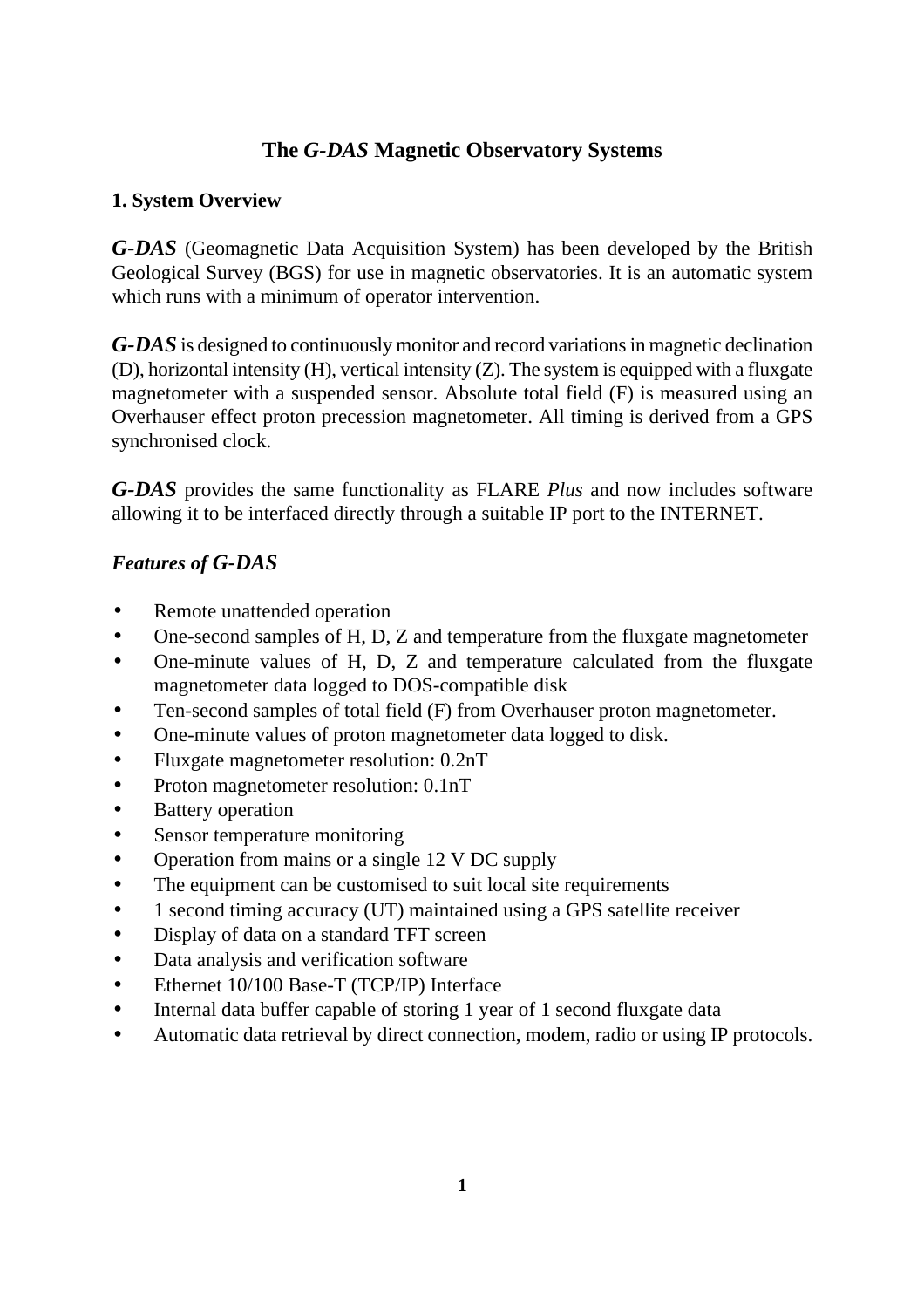#### **2. Detailed Equipment Specifications**

#### *i) Triaxial Fluxgate Magnetometer (Instrument data sheet attached)*

Resolution: 0.2 nT Dynamic range:  $\pm 64,000$  nT to  $\pm 1000$  nT in each component (resistor selectable) Frequency response: DC - 1 Hz Temperature Coefficient: < 0.3nT/°C Operating temperature range: 0 - 50°C Power supply +15V DC Power requirements: 2 W

The magnetometer is of the suspended type, designed to eliminate errors due to pier tilt. It is recommended that the fluxgate sensors and fluxgate control electronics are kept in the same temperature environment.

#### *ii) Proton Magnetometer Overhauser type*

Resolution: 0.01 nT Absolute accuracy: 0.2 nT Long term stability: 0.05 nT/year Dynamic range: 20,000 to 120,000 nT Power supply: 12 V DC Operating temperature:  $-40^{\circ}$ C to  $+60^{\circ}$ C Power requirements 1.5 W

#### *iii) Analog to Digital Converter (ADC)*

2 x 16 bit ADC's, resolution 0.01 mV Up to 4 analog inputs Maximum analog input  $\pm 10$  V Maximum sampling rate 4 channels/second Operates from a single 12 V supply Power consumption 50mW

The ADC communicates with the *G-DAS* data logger through a two-wire, RS485 interface. This interface can drive signals up to 1 km but in practice, to avoid damage due to lightning, the separation between the ADC and the *G-DAS* logger should be kept as short as possible, 25 m is recommended.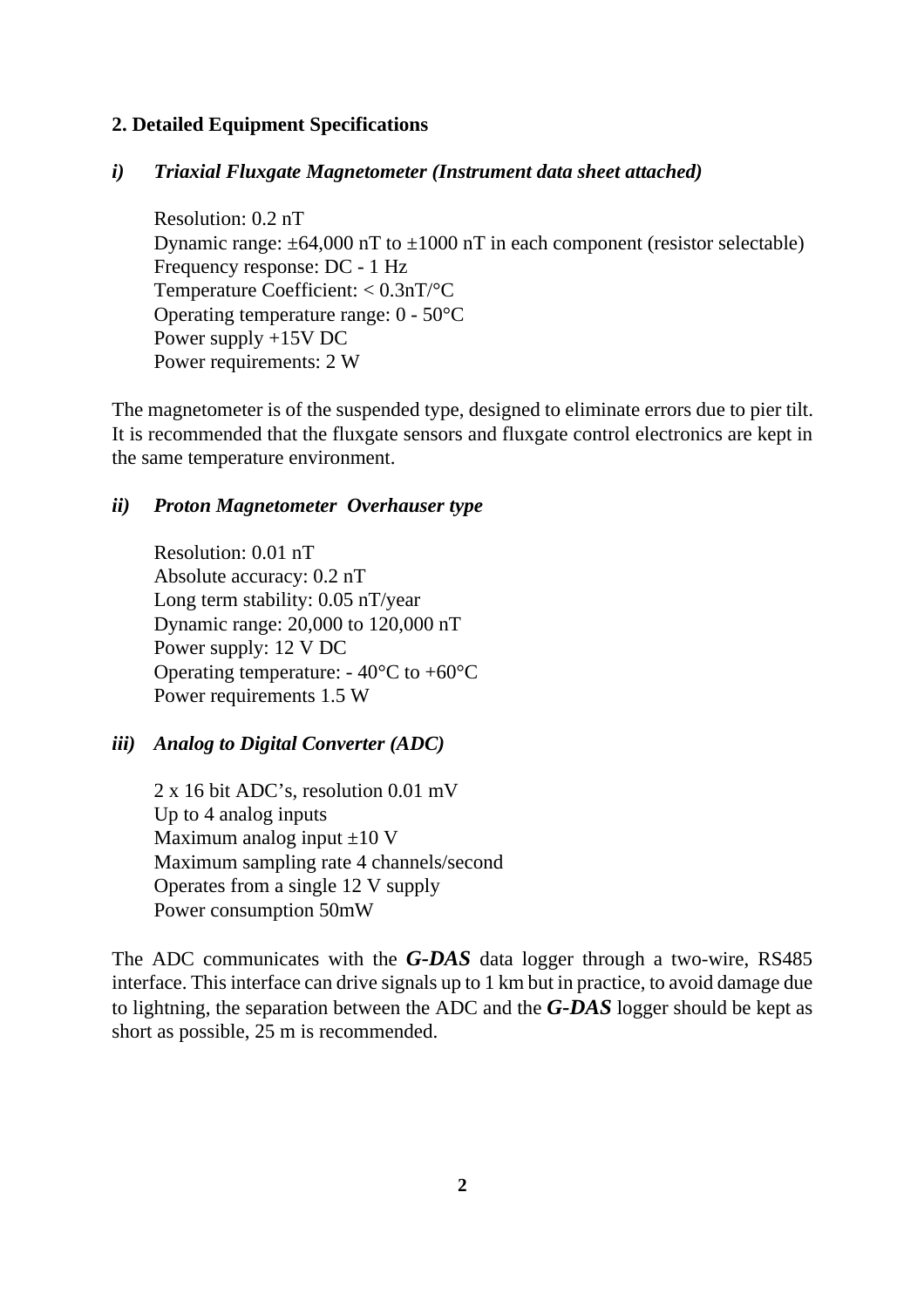#### *iv) Data Control and Logging PC*

200 MHz Pentium-Class embedded PC with "Unix type" operating system 64Mb internal memory 4 serial RS232 compatible ports IBM/PC compatible bi-directional parallel I/O port 1.44Mb floppy disk 20 Gb hard disk TFT (VGA) data display Unix type operating system Single 12 V power supply Power consumption: 7 W IP interface

#### *v) GPS Time Receiver*

12 channel receiver May be operated independently from the logger Positional accuracy 10m, approximately 6 m antenna cable Active antenna module Absolute timing accuracy  $\pm 100$  ns Single 12 V supply Power consumption 1.8 W

#### *vi) Operating software*

The resident code in the PC controls all data capture and logging operations, and the optional transmission of data through a serial link to a modem. The data are transmitted from the PC as a binary RS232-compatible data stream or may be retrieved through the Internet using ftp protocols.

Samples are taken from 4 ADC inputs as 16 bit numbers every second. The data collected, logged and transmitted by the PC are:

Time and date Fluxgate magnetometer: H, D and Z, one second samples and INTERMAGNET compatible minute mean values. Fluxgate temperature Proton precession magnetometer: Total Field (F), 6 samples/minute.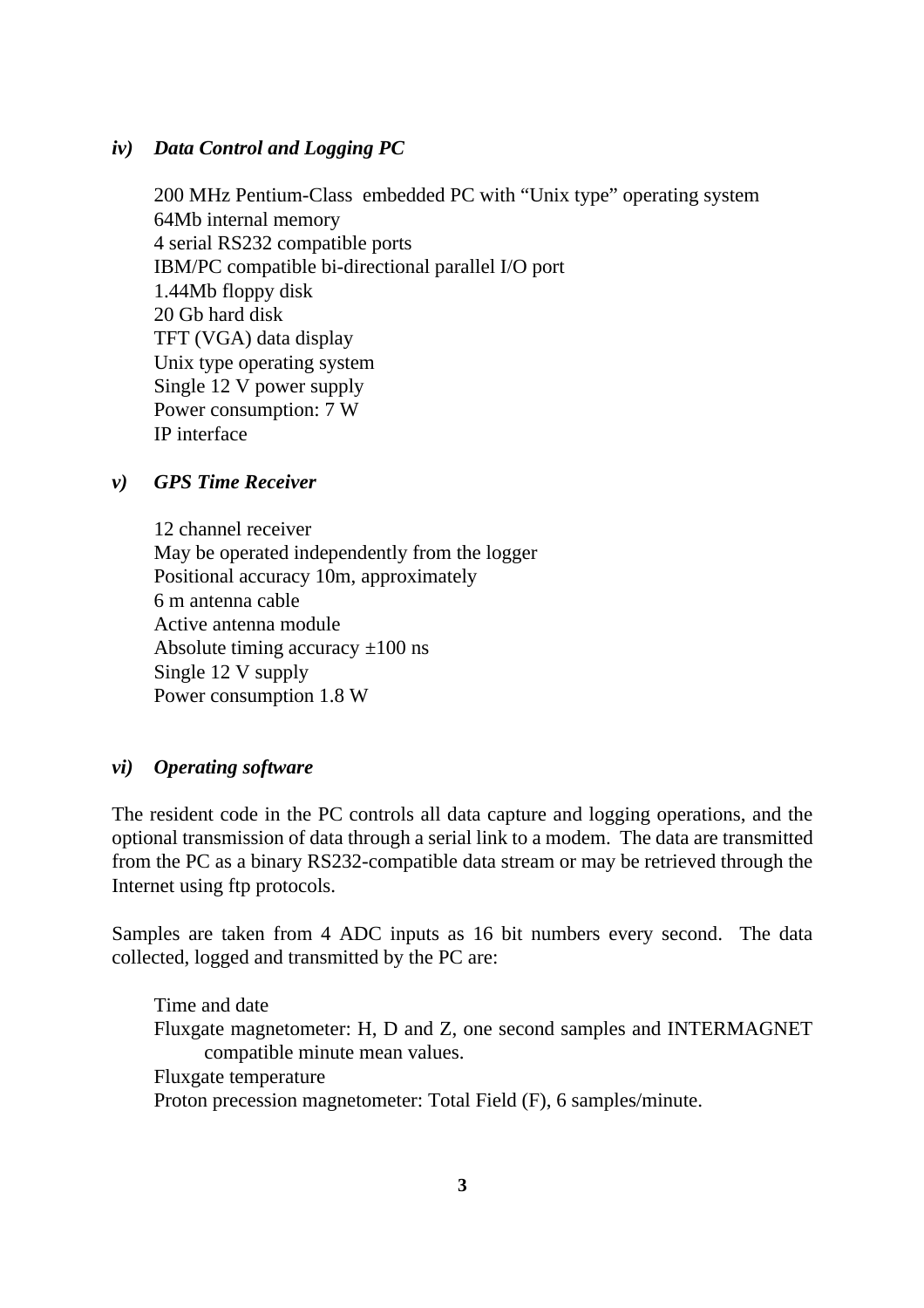#### *vii) Power Supply Module*

The system power module provides the operating voltages required by the following system components:

Fluxgate magnetometer Proton magnetometer PC Analog to Digital Converter GPS receiver

The power supply module operates from either a 110 V or 220 V, 50/60 Hz mains supply generating a 12 Volt supply for the PC and all sensors. A 12 Volt, 24 AH battery will support operations for up to 10 hours in the event of a mains failure.

The total system power consumption is:

$$
G-DAS \t1200 mA @ 12 V
$$

All data capture, reduction, storage, communication and display functions are controlled by the PC. The following list indicates the functions the PC code can perform:

Capture and digitisation of all data from the fluxgate and proton magnetometers Calculation of one-minute values from the fluxgate magnetometer H, D, Z data Calculation of one-minute values of F from the proton magnetometer data Storage of one-minute values on floppy disk (40 day capacity) Storage of one-second values of fluxgate data on hard disk (1 year) Storage of one minute values of fluxgate and proton data on hard disk (1 year) Display of H D Z, and temperature every second Display of all proton magnetometer samples Display of all one-minute values calculated from the proton magnetometer, fluxgate magnetometer data and temperature. Display of GPS derived date, time and position information and satellite availability

The one-minute values from the fluxgate magnetometer data are produced using a 21-point Gaussian filter to reduce aliasing.

The system timing and sampling control is derived from GPS signals and is maintained to an accuracy of 1 second.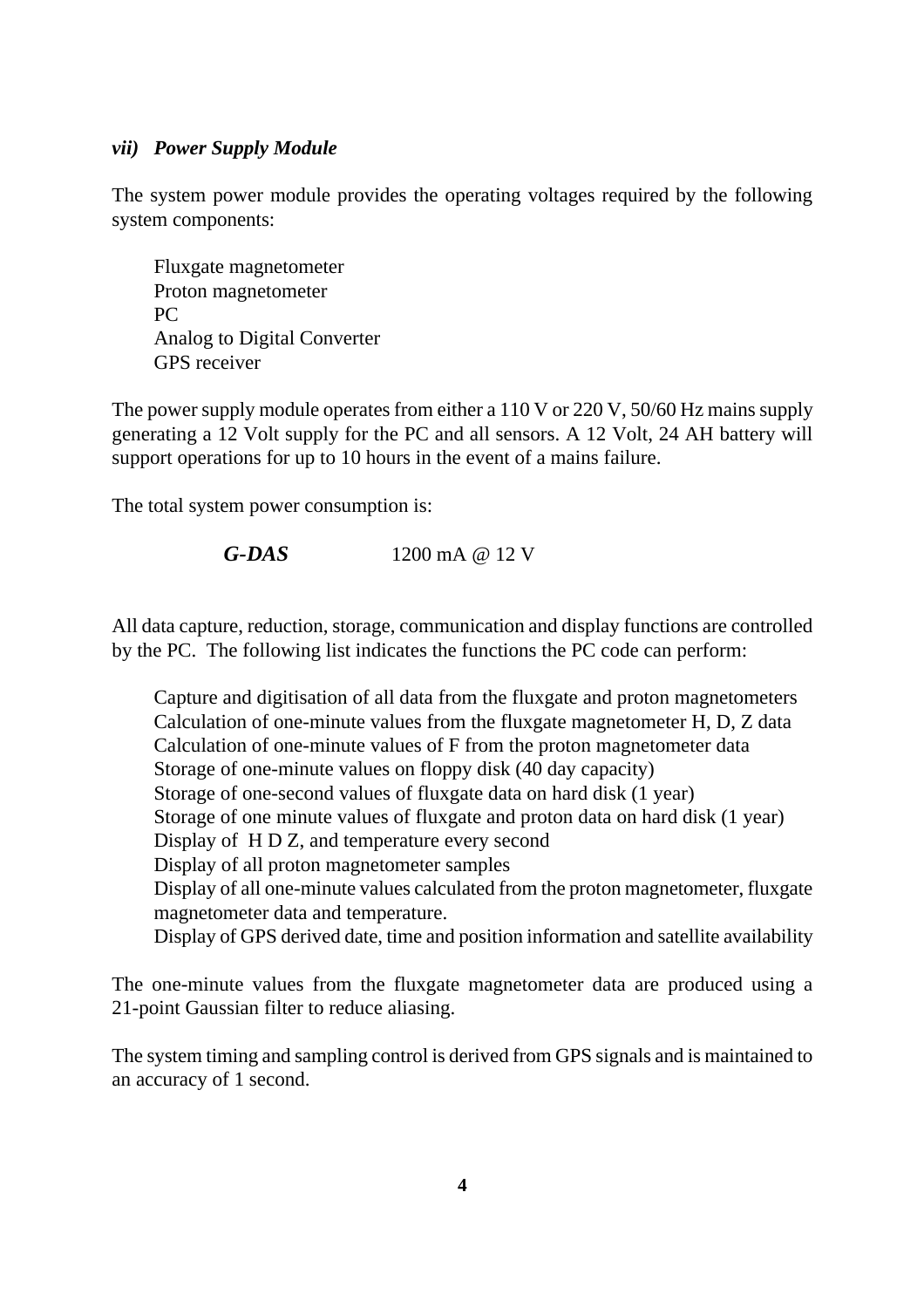#### **3. Cost of the Standard** *G-DAS* **System**

The cost of the *G-DAS* system as specified in this document is available on request. The basic price includes the costs of freight but *not* the installation of the equipment by BGS staff. It *does not* include any applicable UK or local taxes or duties, which must be paid by the customer.

For further details, please contact:

The Manager Earthquake, Forensic Seismology and Geomagnetism British Geological Survey Murchison House West Mains Road Edinburgh EH3 9LA

| Tel:  | $+44(0)1316671000$  |
|-------|---------------------|
| Fax:  | $+44(0)1316684368$  |
| Email | J.Riddick@bgs.ac.uk |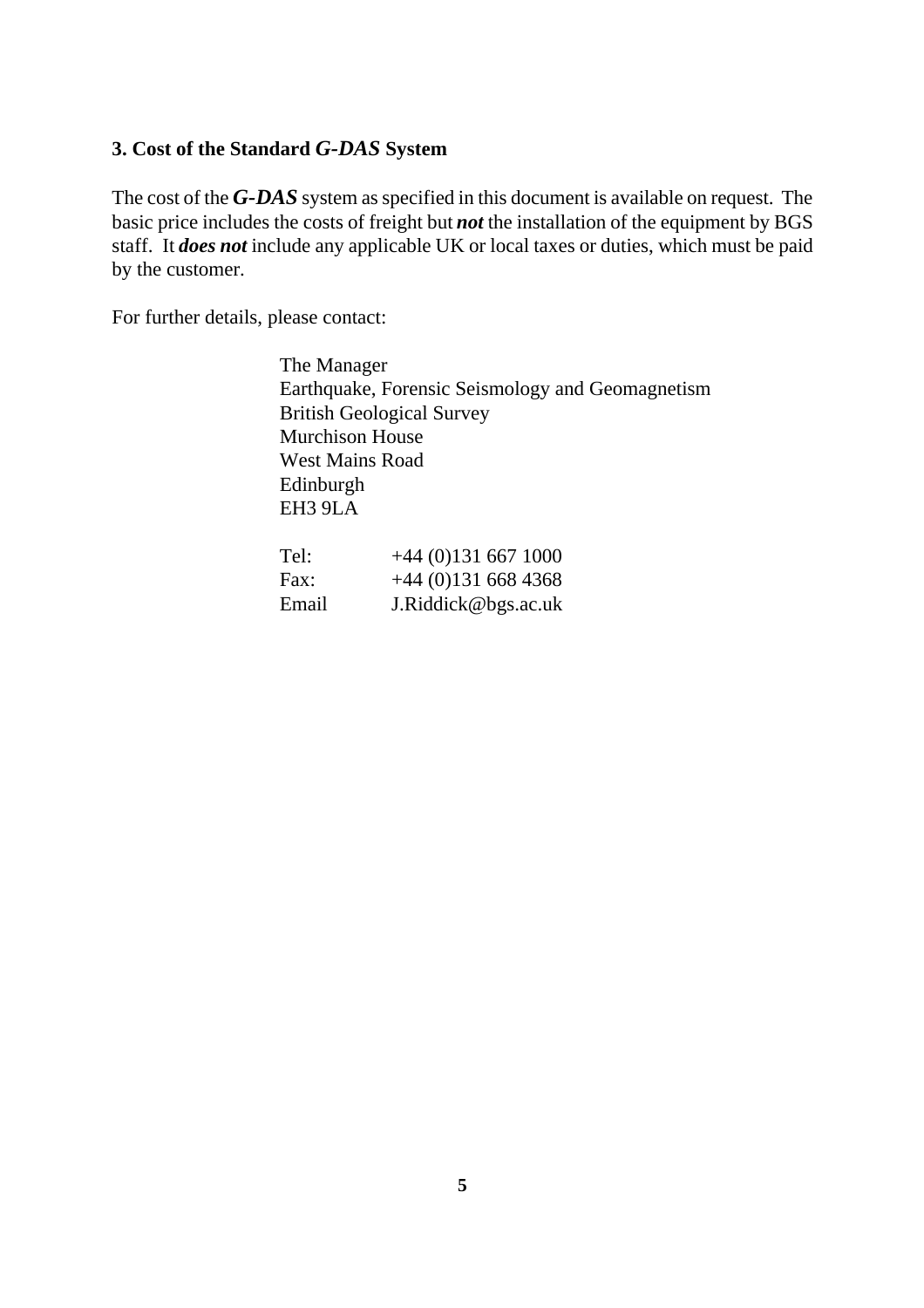#### **4. Notes**

- i) The fluxgate magnetometer specified is a suspended type, constructed by the Danish Meteorological Institute. This instrument has been adopted as an observatory standard by many countries and is currently operational in Denmark, Greenland, Finland, Germany, Japan and the UK.
- ii) The recomended maximum separation between fluxgate sensors and the *G-DAS* data logger is 25m. A separation greater than this is technically feasible, but with long cabling there is a considerable risk of damage to equipment due to lightning strikes.
- iii) The maximum separation between the proton magnetometer sensor and the control electronics is 20m with a further recommended maximum 25m separation between the proton magnetometer control electronics and the PC, which can share the same accommodation. The 25m separation between the proton magnetometer electronics and the PC may be extended using a fibre optic link (at extra cost) but it is desirable to keep the separation between proton magnetometer sensor and its control electronics to a minimum to reduce the risk of lightning damage.
- iv) It is appreciated that instrument accommodation varies considerably from one observatory to another and *G-DAS* has been designed to be flexible so that it can operate successfully in a wide range of conditions. To identify any potential problems at an early stage we would encourage the customer to communicate with us to discuss the accommodation available and its suitability. The location and construction of the plinth on which the fluxgate are mounted is particularly important.
- v) Prior to an installation by BGS staff all site preparation, accommodation and plinth construction must be complete and suitable cable ducting must be in place.
- vi) As *G-DAS* is a specialised piece of equipment it is recommended that BGS staff install it at the customer's site and train the local operators in the calibration and maintenance of the equipment. A data analysis package is available and if required, customers are given training in its use during the installation visit. A complete installation and training program would normally take 5 days.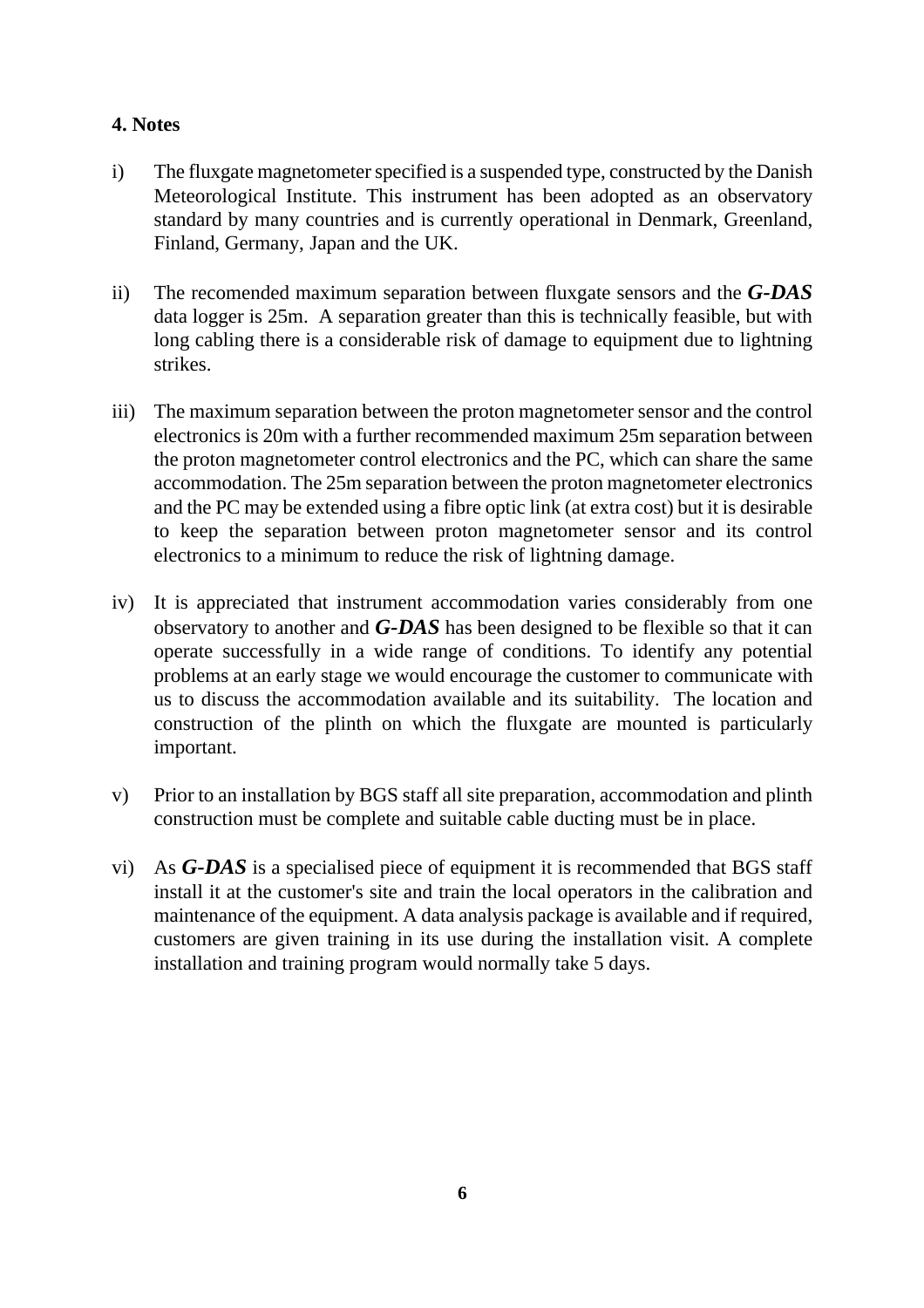#### Figures

The figures illustrate various possible methods of transmitting data from a *G-DAS* system to a local or remote site.

A diagram illustrating the possible layout of *G-DAS* equipment in a magnetic observatory is also given.

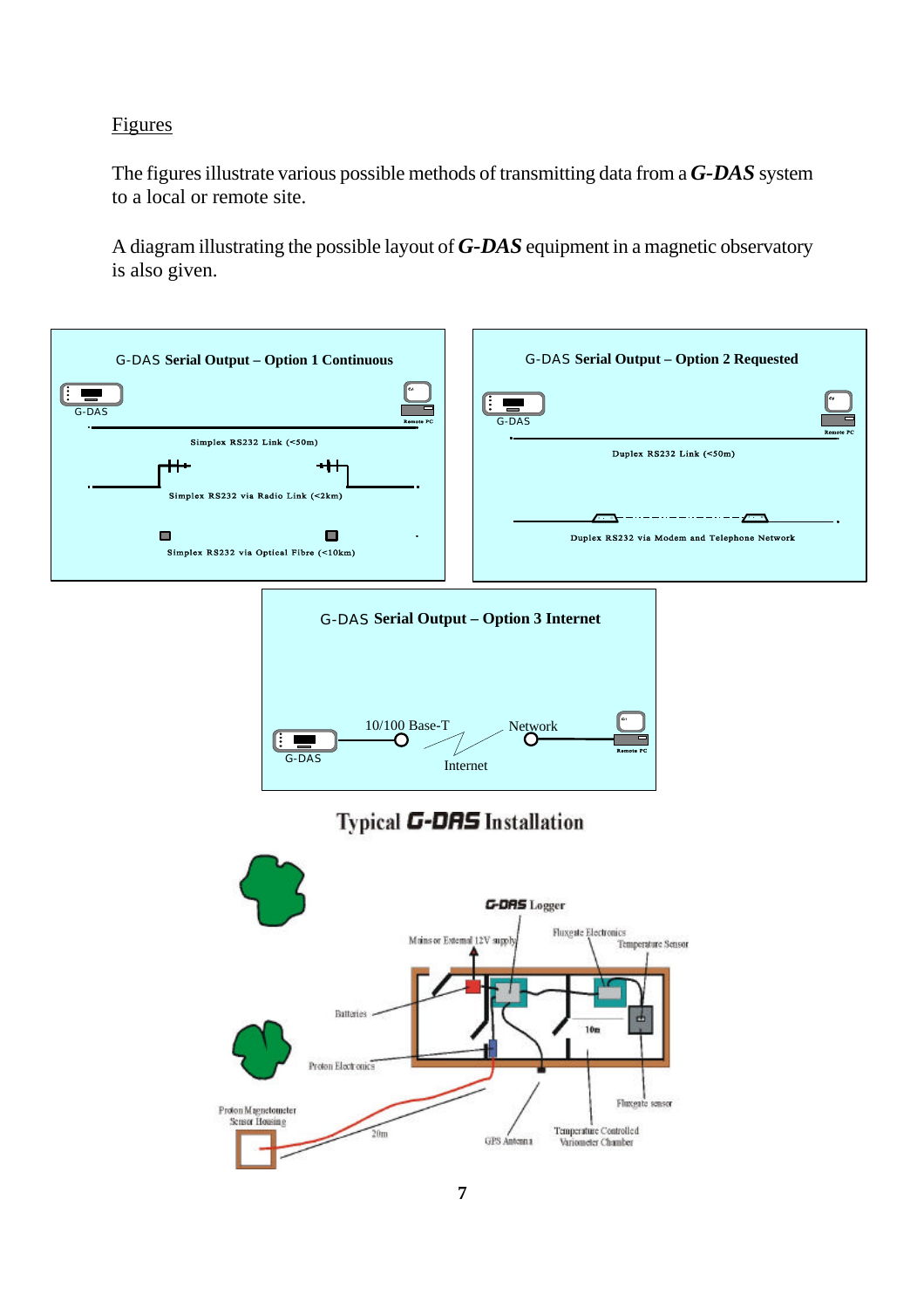

# **Fluxgate Magnetometer FGE**

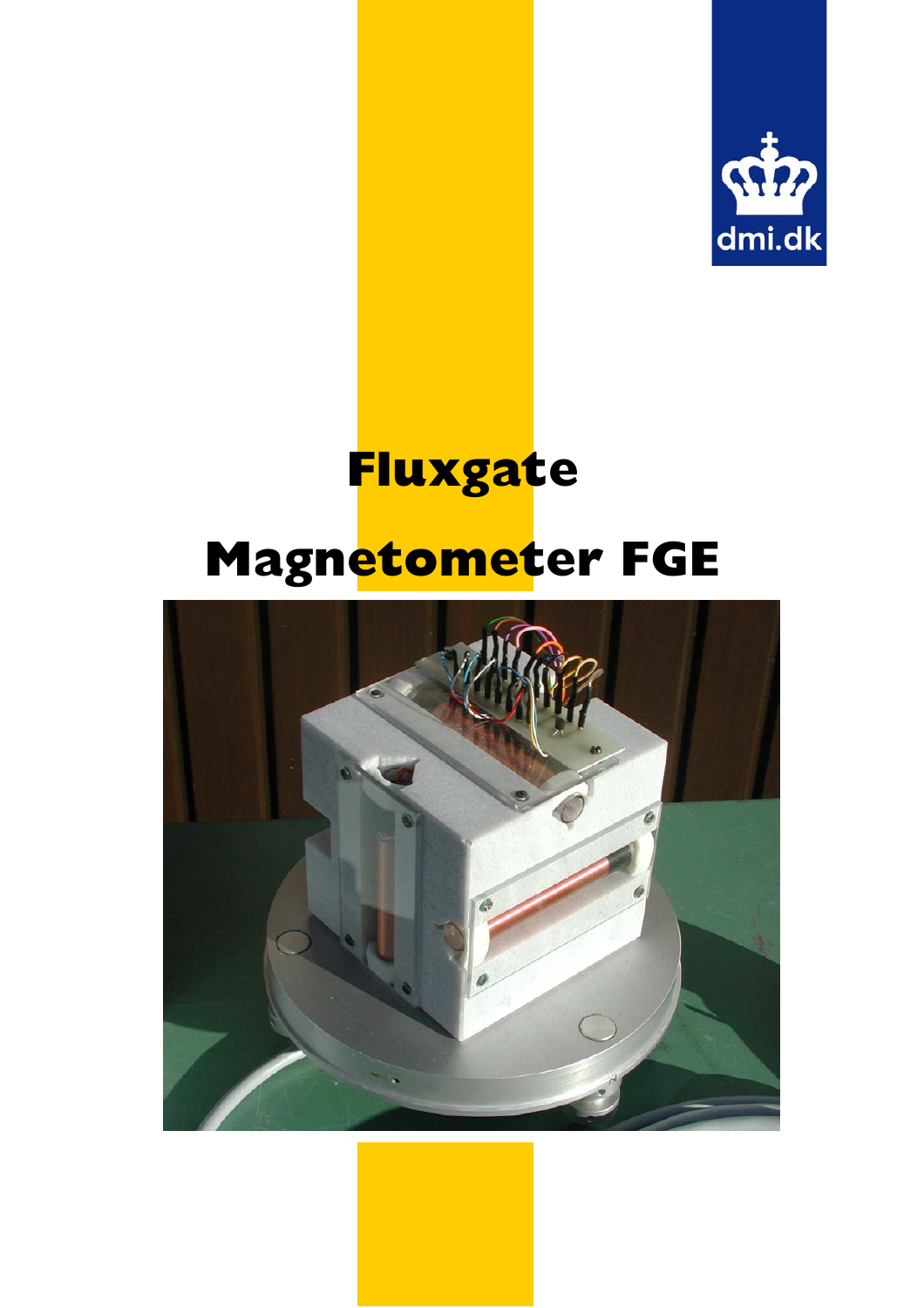*In order to avoid drift due to tilt of the instrument pier, which is often the main cause of baseline drift, a special version of the magnetometer is available in which the sensors are suspended by two crossed bronze bands to compensate the tilt.* 

### **Fluxgate Magnetometer FGE**

Since the 1920th DMI has been involved in the development and production of instruments for use at magnetic observatories and the La Cour instruments such as the QHM and the BMZ well as the La Cour variometers have been used and are still being used world wide in more than 60 different countries.

In recent years DMI has developed and started to produce highly stable fluxgate magnetometer type FGE, which is suitable for digital recording of the magnetic field at observatories and in the field.

The main idea behind this effort has been to construct a reliable and very stable instrument, which does not suffer from annoying drift with time and temperature.

The FGE magnetometer has analog outputs enabling use to adapt the instrument to their own data logging systems. An optional build-in AD-converter is also available.

#### **Features**

3 linear core sensors mounted on a marble cube for good mechanical stability.

Compensation coils on quartz base for highest temperature stability.

Highly stable digitally controlled compensation of main field. Very good long time stability.

Nonmagnetic electronics which may be placed close to the sensor head in a thermostatically controlled room to avoid any temperature drift.

2 built-in temperature sensors.

#### **Optional features**

Suspended sensors for optimal baseline stability. Battery operation.

Build-in 16 bit AD-converter (Adam module)

#### **Specifications**

| Analog output:                                       | ±10V                   |  |
|------------------------------------------------------|------------------------|--|
| Dynamic range:                                       | User                   |  |
|                                                      | specified              |  |
| Resolution:                                          | 01nT                   |  |
| Compensation field range: +-64 000 nT                |                        |  |
| Compensation field steps: 150 nT                     |                        |  |
| Misalignment of                                      |                        |  |
| sensor axis:                                         | $\leq 2$ mrad          |  |
| Long time drift:                                     | $<$ 3 nT/year          |  |
| Temp. coeff. of sensor:                              | $< 0.2 \text{ nT}$ /°C |  |
| Temp. coeff. of electronics: $< 0.1$ nT/ $\degree$ C |                        |  |
| Resolution of temperature: 0.1 °C                    |                        |  |
| Band pass:                                           | DC to 1 Hz             |  |

**Spec. of optional suspension** 

Range of compensation: ± 0.5° Factor of compensation: > 200

| <b>General information</b>                   |  |  |
|----------------------------------------------|--|--|
| 190 x 190 x 190 mm                           |  |  |
| $9.5 \text{ kg}$                             |  |  |
| Size of suspended sensor: 250 x 250 x 550 mm |  |  |
| 20 <sub>kg</sub>                             |  |  |
| 160x90x360 mm                                |  |  |
| 3.0 <sub>kg</sub>                            |  |  |
| 230 VAC, 3W                                  |  |  |
| 0 to 60°C Optional                           |  |  |
| 10-18 VDC, 3 W                               |  |  |
|                                              |  |  |

#### **Optional digital output:**

8 ch /16 bit ADAM AD-converter

#### **Danish Meteorological Institute Solar-Terrestrial Physics Division**

Lyngbyvej 100 DK-2100 Copenhagen Denmark Telephone +45 3915 7500, Fax: +45 3915 7460 E-mail: or@dmi.dk